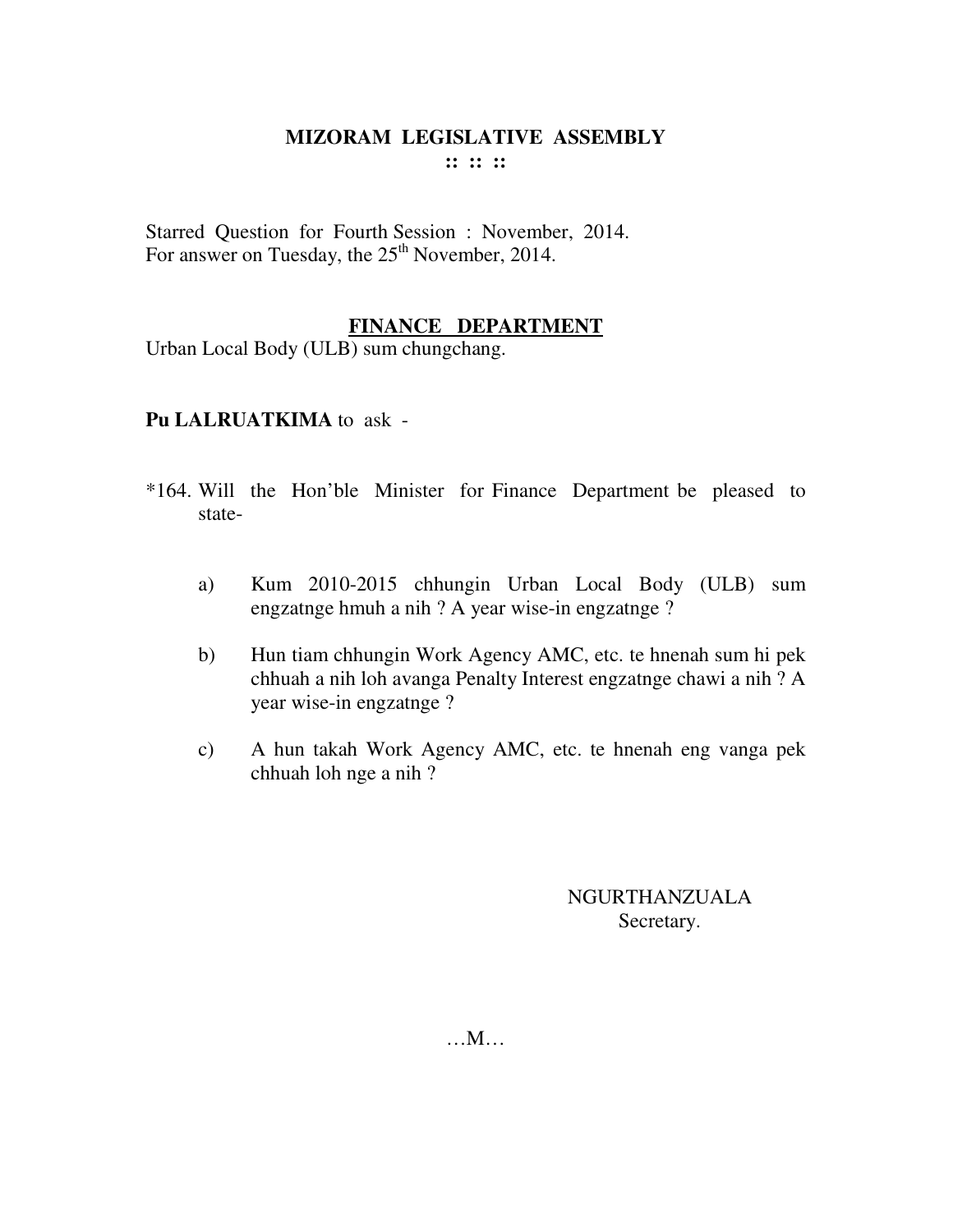# **MIZORAM LEGISLATIVE ASSEMBLY**

**: : :** 

Starred Question for Fourth Session : November, 2014 For answer on Tuesday, the  $25<sup>th</sup>$  November, 2014.

### **ANIMAL HUSBANDRY & VETERINARY DEPARTMENT**

Building sak chungchang.

## **Pu LALRUATKIMA** to ask –

- \*165. Will the Hon'ble Minister for Animal Husbandry & Veterinary Department be pleased to state –
	- a) School of Vety Science Lungpher khua ah Laboratory & Library building sak a ni em ?
	- b) Sak anih chuan Sanction Amount engzatnge ni a engtikahnge sanction a nih ?
	- c) Tender a ni em ? Anih chuan tunge Contractor ?

 NGURTHANZUALA **Secretary** 

\*\*\*v\*\*\*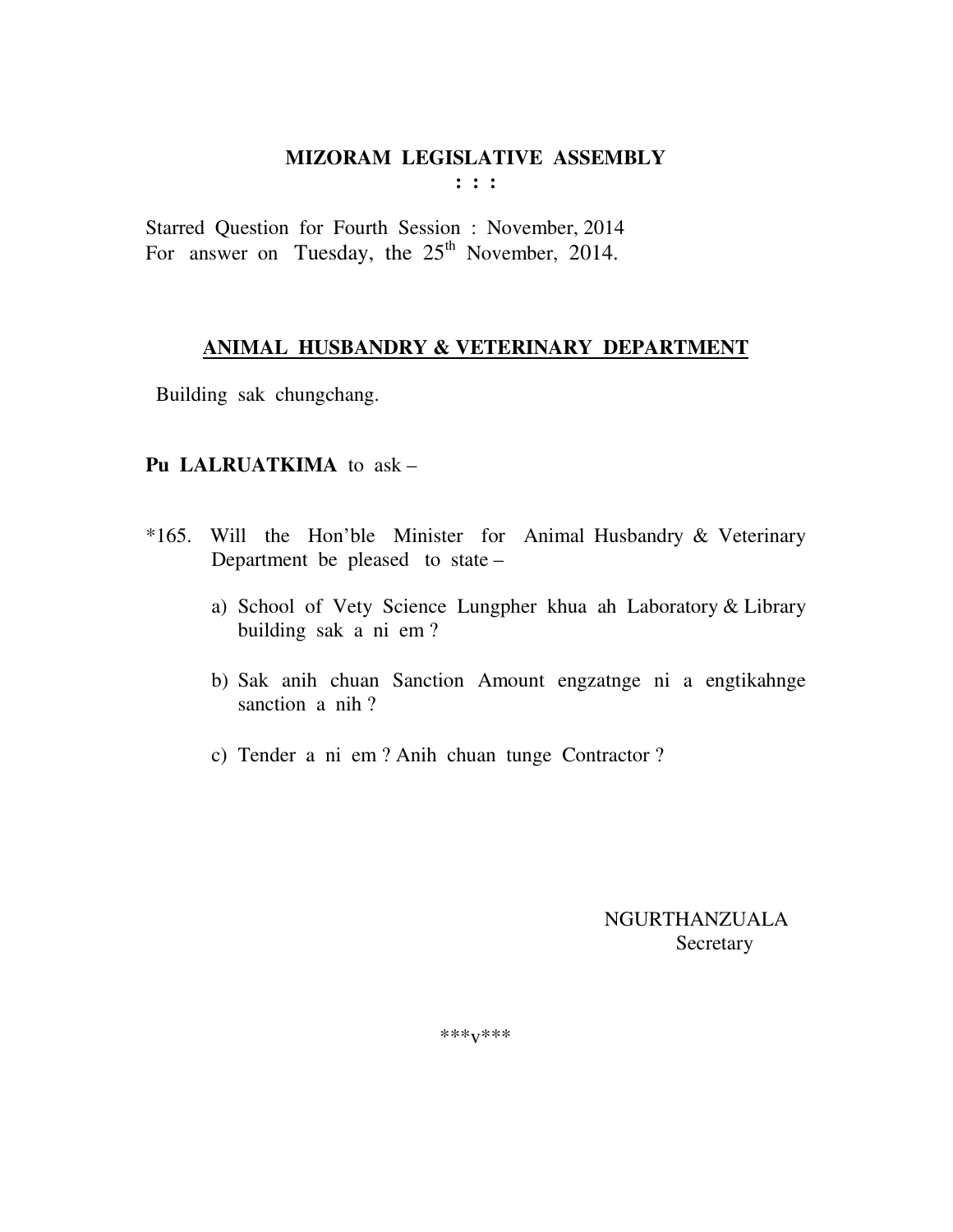#### **MIZORAM LEGISLATIVE ASSEMBLY : : :**

Starred Question for Fourth Session : November, 2014. For answer on Tuesday, the 25<sup>th</sup> November, 2014.

## **LABOUR, EMPLOYMENT & INDUSTRIAL TRAINING DEPARTMENT**

Chhiahtlanga ITI dah chungchang.

### **Er. LALRINAWMA** to ask -

- \*166. Will the Hon'ble Minister for Labour, Employment & Industrial Training Department be pleased to state –
	- (a) Tun dinhmunah Chhiahtlangah hian ITI dah tumna a awm em ?
	- (b) Awm ta se, engtikah nge hna hi tan theih a nih ang ?

NGURTHANZUALA Secretary

…nt..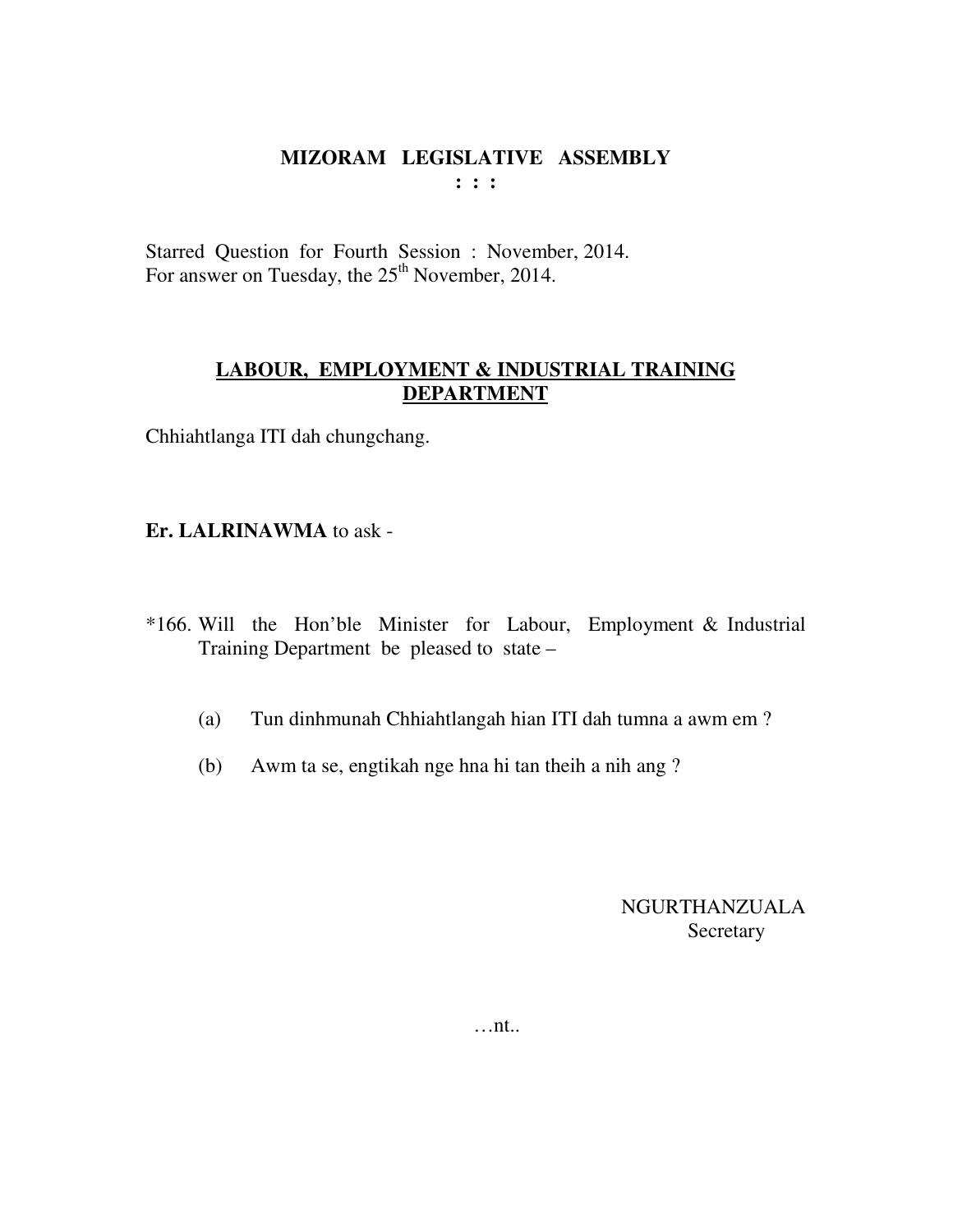# **MIZORAM LEGISLATIVE ASSEMBLY**

**: : :** 

Starred Question for Fourth Session : November, 2014 For answer on Tuesday, the  $25<sup>th</sup>$  November, 2014.

## **FINANCE DEPARTMENT**

Sorkar leiba leh K. Deposit chungchang.

### **Dr. K. BEICHHUA** to ask –

- \*167. Will the Hon'ble Minister for Finance Department be pleased to state –
	- a) Mizoram state sorkar hian pawisa engzatnge leiba a neih ?
	- b) K. Deposit a dah hi engzat chiah nge tunah hian ?

 NGURTHANZUALA Secretary

\*\*\*v\*\*\*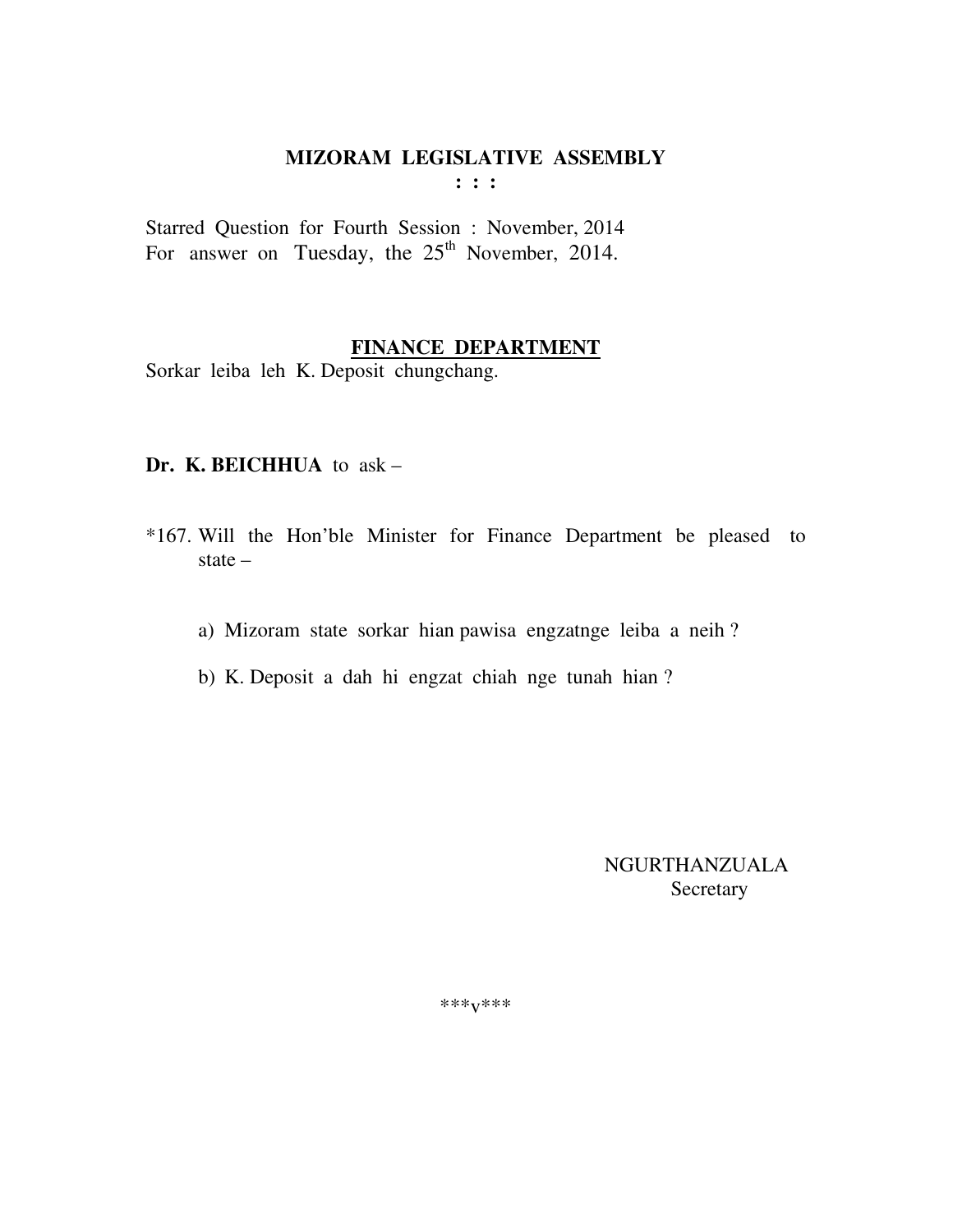### MIZORAM LEGISLATIVE ASSEMBLY  $\mathbf{11} \mathbf{11} \mathbf{11}$

Starred Question for Fourth Session : November, 2014. For answer on Tuesday, the 25<sup>th</sup> November, 2014.

## **SERICULTURE DEPARTMENT**

Sericulture Department hnuaia NLUP chungchang.

## Pu LALTHANLIANA to ask -

- \*168. Will the Hon'ble Minister for Sericulture Department be pleased to state-
	- Kum 2008-2013 chhungin Sericulture Department hian NLUP atan  $a)$ sum engzatnge a hman?
	- Mulberry bik atan sum engzatnge hman a nih?  $b)$

## NGURTHANZUALA Secretary.

 $...M...$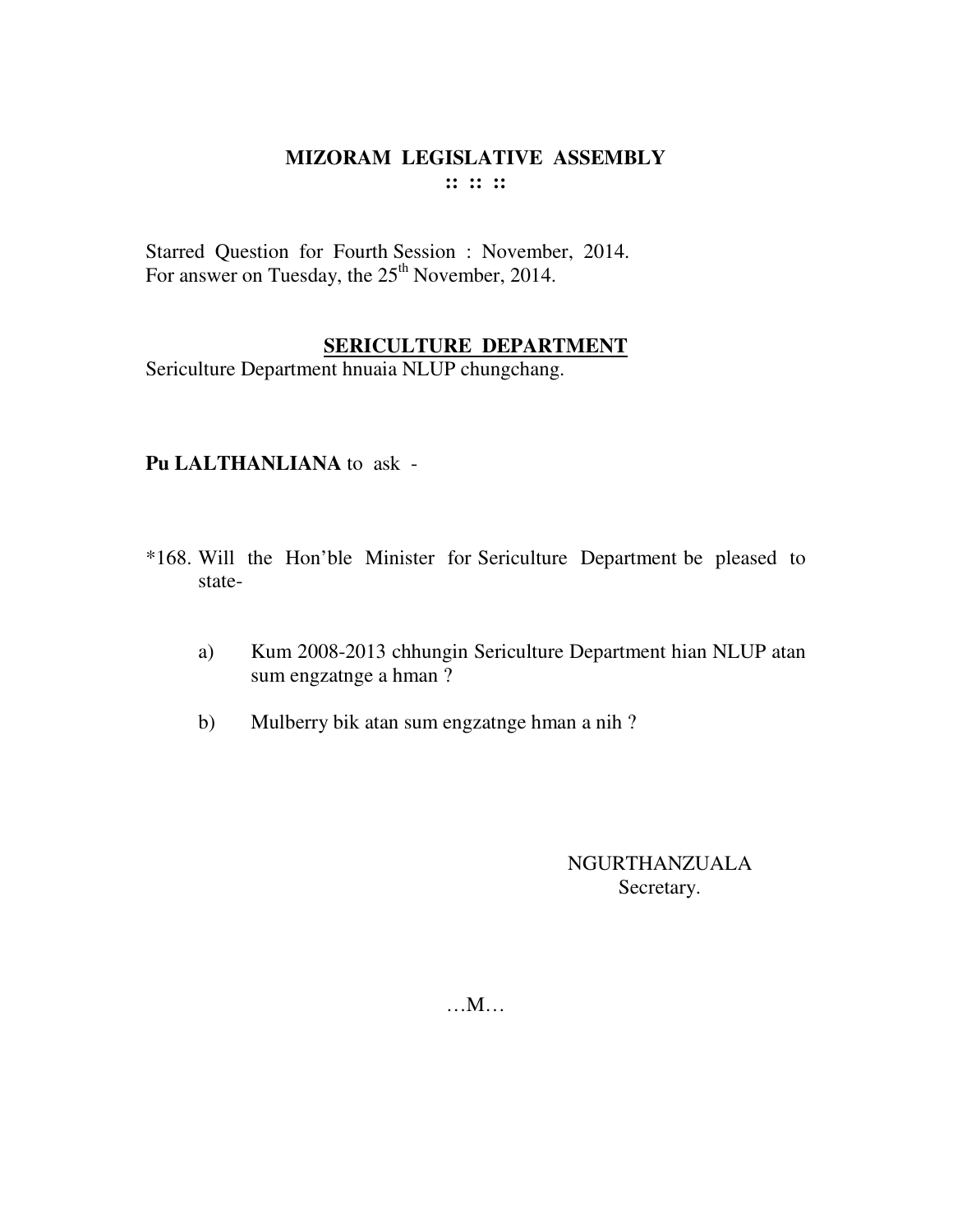#### **MIZORAM LEGISLATIVE ASSEMBLY : : :**

Starred Question for Fourth Session : November, 2014 For answer on Tuesday, the  $25<sup>th</sup>$  November, 2014.

#### **SPORTS & YOUTH SERVICES DEPARTMENT**

Sports Training Centre, Phulpui chungchang.

### **Pu LALRUATKIMA** to ask –

- \*169. Will the Hon'ble Minister for Sports & Youth Services Department be pleased to state –
	- a) Sports Training Centre Phulpui-ah hian Sum engzatnge sen anih tawh ?
	- b) Eng hnate nge thawh anih ?
	- c) Tute nge Contractor ?
	- d) Contractor-te hnathawh hrang hrang Estimate Amount engzat te nge ?
	- e) Hna te hi Tender chhuah an ni em ?

NGURTHANZUALA Secretary.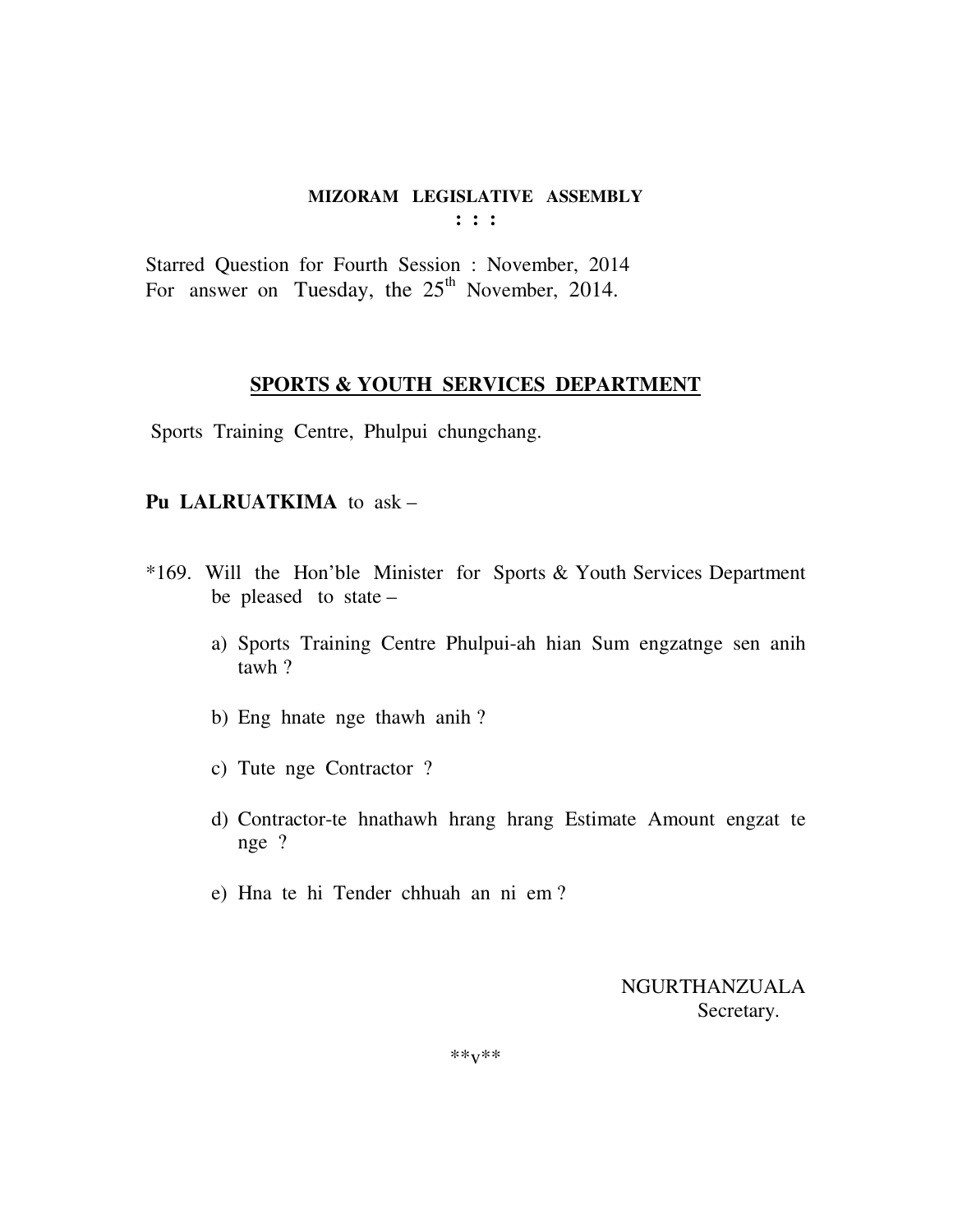# MIZORAM LEGISLATIVE ASSEMBLY

 $\mathbf{1}$   $\mathbf{1}$   $\mathbf{1}$ 

Starred Question for Fourth Session : November, 2014 For answer on Tuesday, the 25<sup>th</sup> November, 2014.

## FINANCE DEPARTMENT

Central Scheme hrang hrang chungchang.

## Er. LALRINAWMA to ask-

\*170. Will the Hon'ble Minister for Finance Department be pleased to state  $-$ 

Kum 2014-2015 chhung hian heng Scheme NRHM, PMGSY, IAY, MGNREGA, JNHURM, NSAP ah te hian GOI (Government of India) atangin Fund engzatnge rawn transfer anih tawh a ? Engzatnge release anih tawh?

> **NGURTHANZUALA** Secretary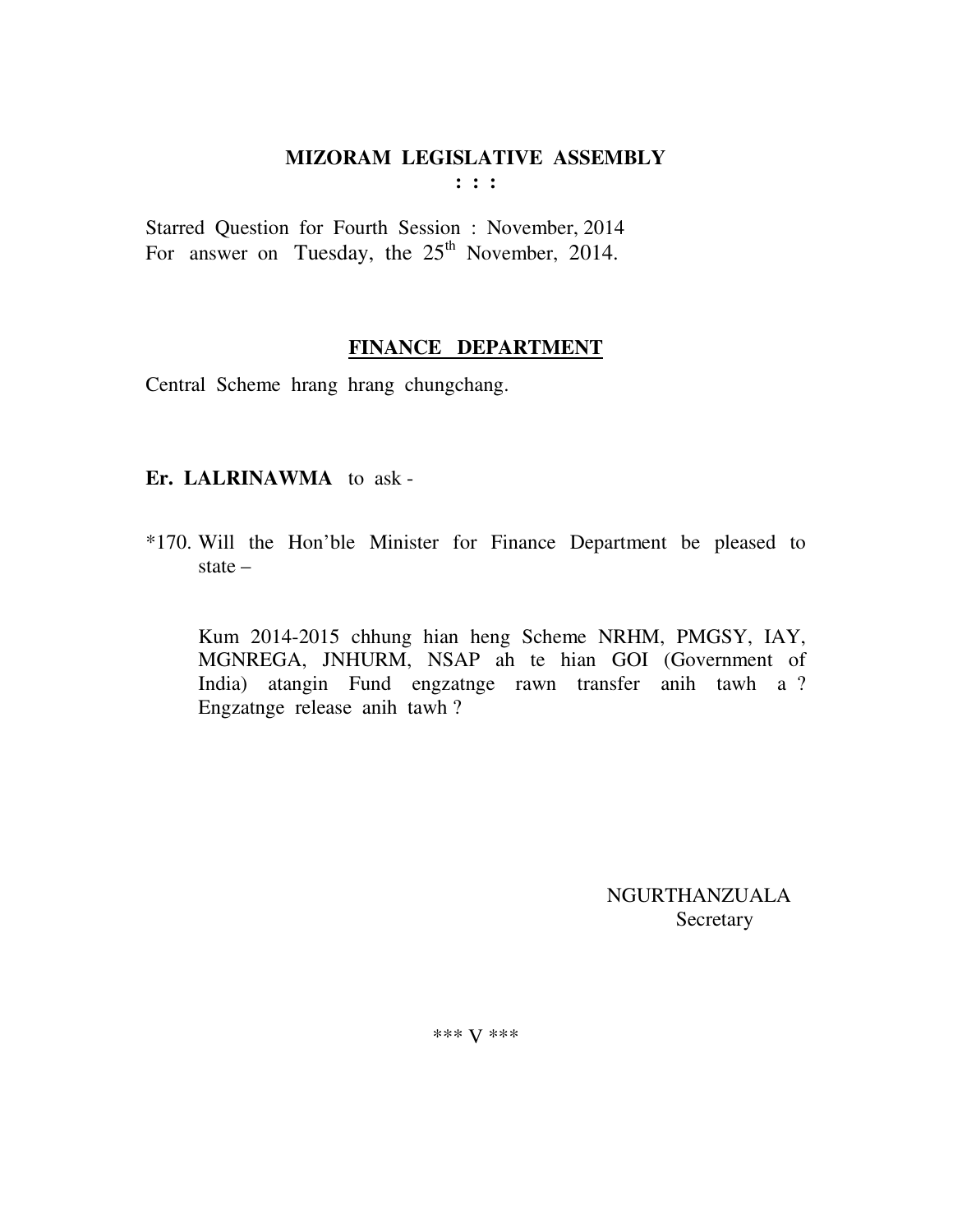### MIZORAM LEGISLATIVE ASSEMBLY  $: : : :$

Starred Question for Fourth Session : November, 2014. For answer on Tuesday, the 25<sup>th</sup> November, 2014.

ANIMAL HUSBANDRY & VETERINARY DEPARTMENT Vety Rest House chungchang.

### Pu LALRUATKIMA to ask -

- $*171$ . Will the Hon'ble Minister for Animal Husbandry & Veterinary Department be pleased to state -
	- Kum 2013-2014-ah Vety Rest House Selesih-ah sak a ni a)  $em<sub>2</sub>$
	- Sanction Amount engzatnge, engtikahnge sanction a nih?  $b)$
	- Tender a ni em ? Tunge Contractor/Work Agency ?  $c)$
	- $\mathbf{d}$ Physical achievement enge?

NGURTHANZUALA Secretary

 $\dots$ ...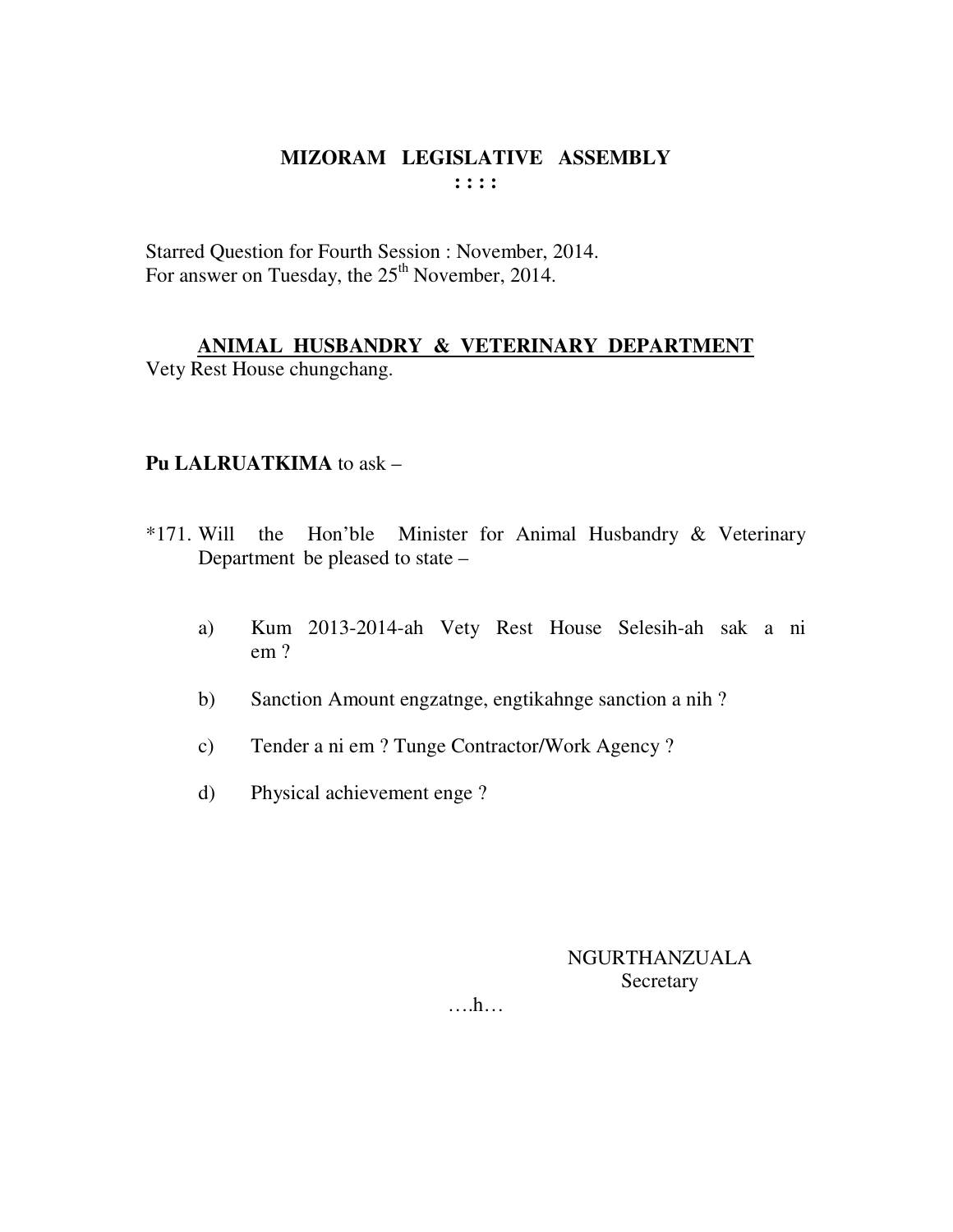## **MIZORAM LEGISLATIVE ASSEMBLY :: :: ::**

Starred Question for Fourth Session : November, 2014. For answer on Tuesday, the  $25<sup>th</sup>$  November, 2014

## **HORTICULTURE DEPARTMENT**

A hun taka thlai phun chungchang.

## **Er. LALRINAWMA** to ask -

\*172. Will the Hon'ble Minister for Horticulture Department be pleased to state-

 Horticulture Department-in thlai phun tur a sem thin hi a phun hun taka phun theih tura hma lak theih a ni em ?

> NGURTHANZUALA Secretary.

…M…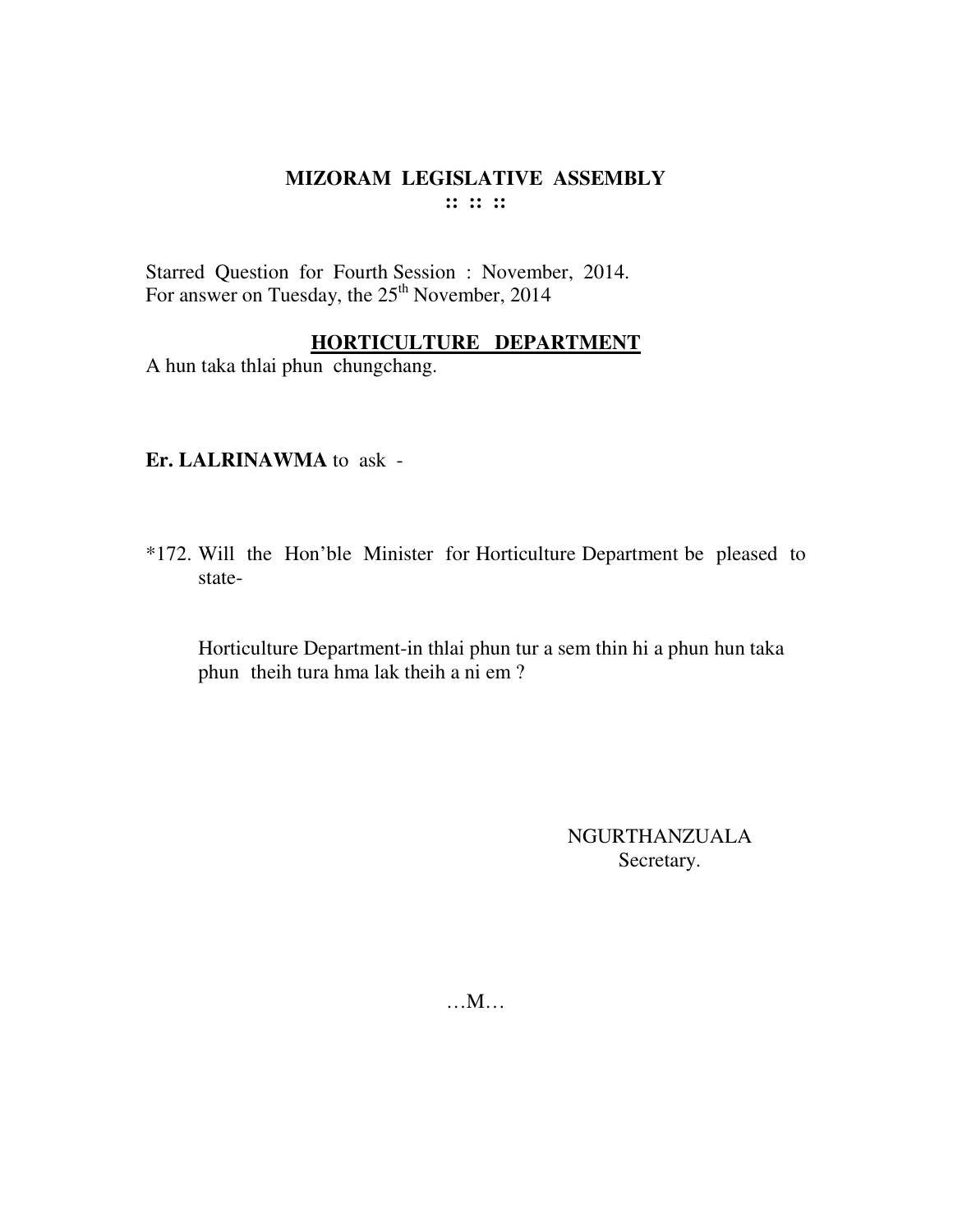### **MIZORAM LEGISLATIVE ASSEMBLY :: :: ::**

Starred Question for Fourth Session : November, 2014. For answer on Tuesday, the 25<sup>th</sup> November, 2014.

## **LABOUR, EMPLOYMENT & INDUSTRIAL TRAINING DEPARTMENT**

Dan neih leh neih loh chungchang.

## **Er. LALRINAWMA** to ask -

\*173. Will the Hon'ble Minister for Labour, Employment & Industrial Training Department be pleased to state-

 Labour, Employment & Industrial Training Department hian mahni hlawhfa chhawrte hlawh pe duh lo hremna dan a nei em ?

> NGURTHANZUALA Secretary.

…M…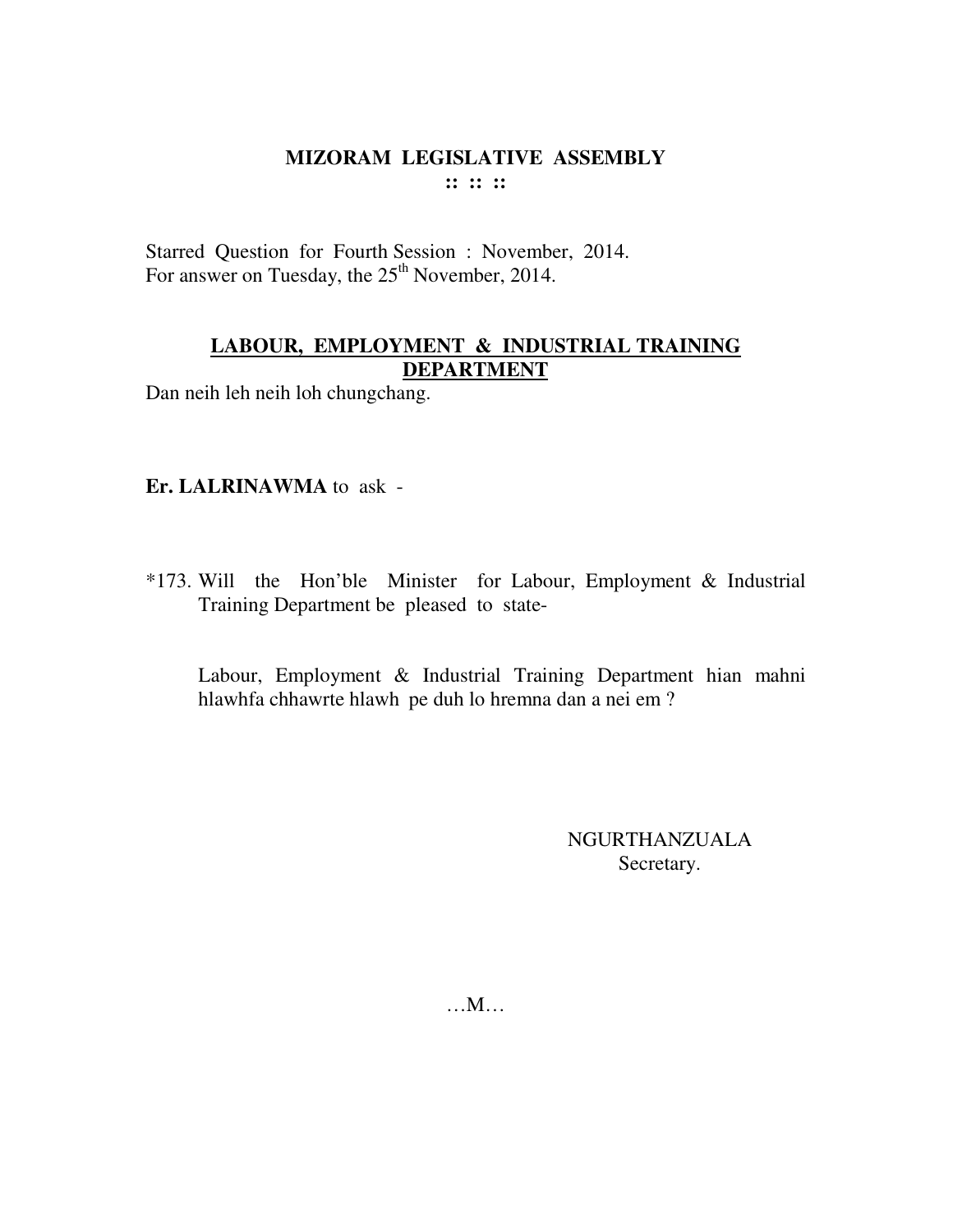### **MIZORAM LEGISLATIVE ASSEMBLY : : : :**

Starred Question for Fourth Session : November, 2014. For answer on Tuesday, the 25<sup>th</sup> November, 2014.

### **FINANCE DEPARTMENT**

Fiscal Deficit chungchang

### **Er. LALRINAWMA** to ask –

\*174. Will the Hon'ble Minister for Finance Department be pleased to state –

 Kum 2013-2014 chhung khan Mizoram Fiscal Deficit engzatnge ni? Kum kal mek 2014-2015 chhung hian Mizoram Fiscal Deficit hi engzatnge awm tura beisei a nih?

> NGURTHANZUALA **Secretary**

...z…